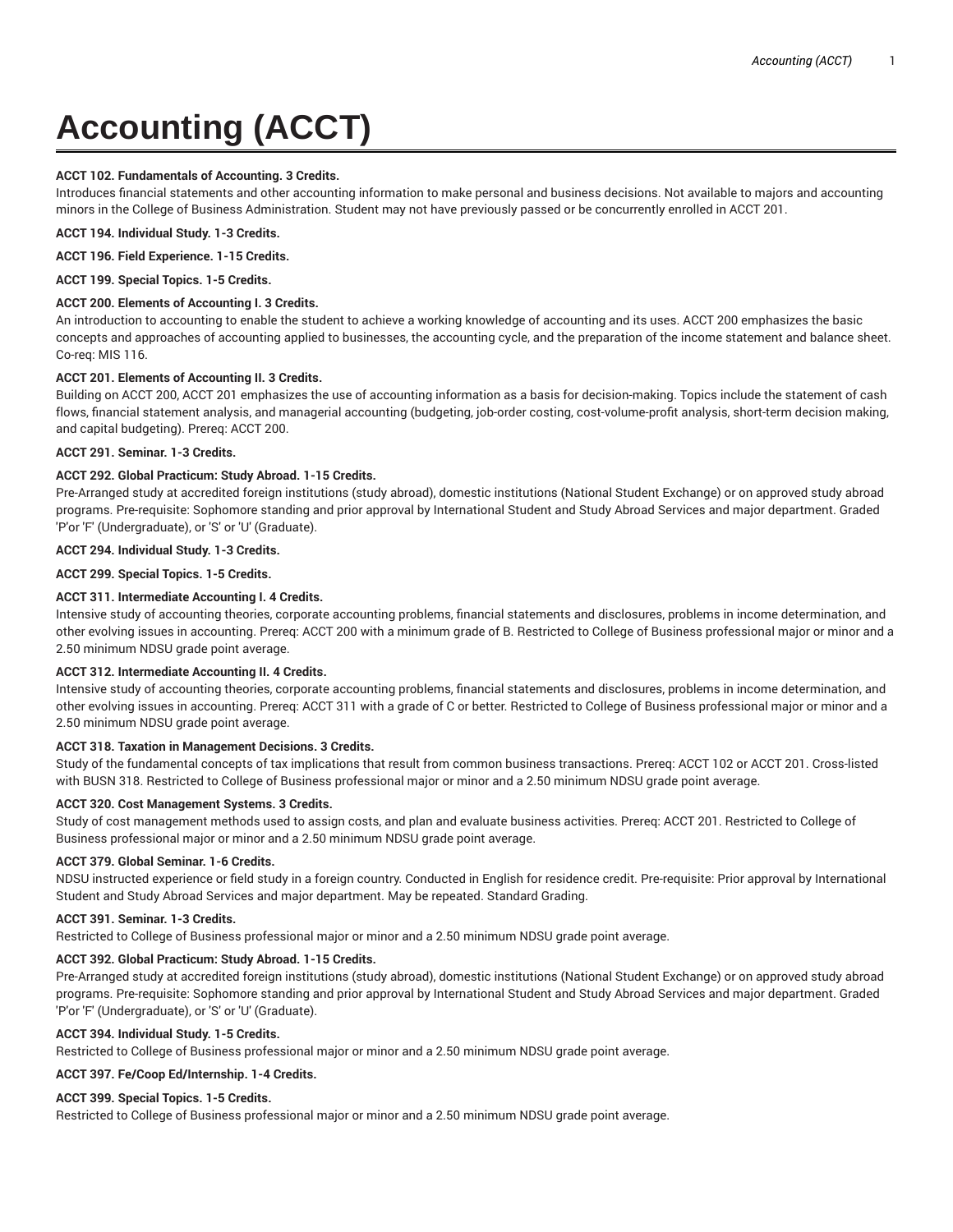## **ACCT 410. Fraud Examination. 3 Credits.**

Study of the pervasiveness and causes of fraud in society; examination of methods of fraud detection and prevention, and on the investigation of financial statement fraud. Prereq: A grade of B or higher in both ACCT 200 and ACCT 201 and students must be a College of Business professional major or minor and must have a 2.50 minimum NDSU grade point average. {Also offered for graduate credit - see ACCT 610.}.

## **ACCT 411. Advanced Fraud Examination. 3 Credits.**

Advanced application of fraud examination principles that encompass the investigation and prevention of fraudulent financial transactions. Coursework is focused on the analysis of fraudulent financial statements and fieldwork involving actual organizations. Prereq: ACCT 410. Restricted to College of Business professional major or minor and a 2.50 minimum NDSU grade point average. {Also offered for graduate credit - see ACCT 611.}.

## **ACCT 413. Accounting Internship. 3 Credits.**

Supervised professional experience in a non-paid position. May be repeated.

#### **ACCT 415. Advanced Accounting. 3 Credits.**

Study of advanced topics including consolidated statements, international operations, and derivative financial instruments. Prereq: ACCT 312 with a grade of C or better. Restricted to College of Business professional major or minor and a 2.50 minimum NDSU grade point average. {Also offered for graduate credit - see ACCT 615.}.

#### **ACCT 418. Tax Accounting I. 3 Credits.**

Study of the theory and principles related to the determination of taxable income and computation of federal income taxes for individuals. Prereq: A grade of C or better in ACCT 311. Restricted to College of Business professional major or minor and a 2.50 minimum NDSU grade point average. {Also offered for graduate credit - see ACCT 618.}.

#### **ACCT 419. Tax Accounting II. 3 Credits.**

Study of the theory and principles related to the determination of taxable income and computation of federal income taxes for partnerships, corporations, trusts and estates, and other specialized tax issues. Prereq: ACCT 418. Restricted to College of Business professional major or minor, Jr or Sr classification, and a 2.50 minimum NDSU grade point average.{Also offered for graduate credit - see ACCT 619.}.

#### **ACCT 420. Accounting Information Systems. 3 Credits.**

Study of conceptual and practical aspects of accounting information systems with a focus on business processes. Practical application includes use of software in a lab setting. Prereq: ACCT 311 with a grade of C or better and MIS 320. Restricted to College of Business professional major or minor and a 2.50 minimum NDSU grade point average. {Also offered for graduate credit - see ACCT 620.}.

#### **ACCT 421. Auditing I. 3 Credits.**

Study of audit principles and practices including evidence gathering, internal controls, sampling and testing, report writing, ethics and legal liabilities. Prereq: ACCT 311 with a grade of C or better . Restricted to College of Business professional major or minor and a 2.50 minimum NDSU grade point average.{Also offered for graduate credit - see ACCT 621.}.

# **ACCT 425. Government and Not-For-Profit Accounting. 3 Credits.**

Study of accounting standards and procedures applicable to government and not-for-profit institutions. Prereq: ACCT 311 with a grade of C or better. Restricted to College of Business professional major or minor and a 2.50 minimum NDSU grade point average. {Also offered for graduate credit - see ACCT 625.}.

#### **ACCT 440. Management Control Systems. 3 Credits.**

Study of the role of cost management analysts in the design, implementation, and use of management control systems. Prereq: ACCT 320. Restricted to College of Business professional major or minor and a 2.50 minimum NDSU grade point average. {Also offered for graduate credit - see ACCT 640.}.

#### **ACCT 491. Seminar. 1-5 Credits.**

Restricted to College of Business professional major or minor and a 2.50 minimum NDSU grade point average.

#### **ACCT 492. Global Practicum: Study Abroad. 1-15 Credits.**

Pre-Arranged study at accredited foreign institutions (study abroad), domestic institutions (National Student Exchange) or on approved study abroad programs. Pre-requisite: Sophomore standing and prior approval by International Student and Study Abroad Services and major department. Graded 'P'or 'F' (Undergraduate), or 'S' or 'U' (Graduate).

#### **ACCT 494. Individual Study. 1-5 Credits.**

Restricted to College of Business professional major or minor and a 2.50 minimum NDSU grade point average.

#### **ACCT 496. Field Experience. 1-15 Credits.**

Restricted to College of Business professional major or minor and a 2.50 minimum NDSU grade point average.

#### **ACCT 499. Special Topics. 1-5 Credits.**

Restricted to College of Business professional major or minor and a 2.50 minimum NDSU grade point average.

# **ACCT 595. Field Experience. 1-15 Credits.**

**ACCT 596. Special Topics. 1-5 Credits.**

#### **ACCT 610. Fraud Examination. 3 Credits.**

Study of the pervasiveness and causes of fraud in society; examination of methods of fraud detection and prevention, and on the investigation of financial statement fraud. {Also offered for undergraduate credit - see ACCT 410.}.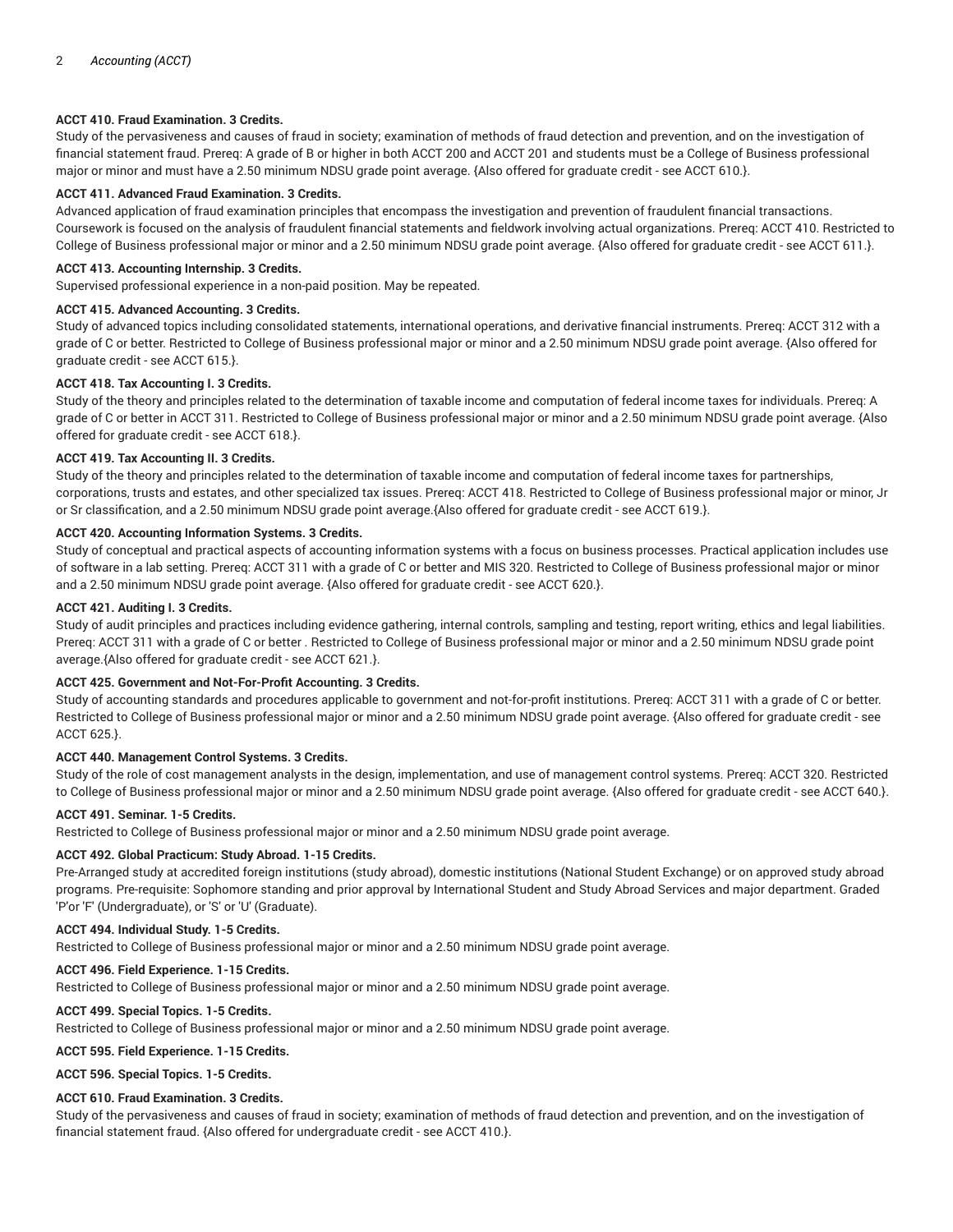## **ACCT 611. Advanced Fraud Examination. 3 Credits.**

Advanced application of fraud examination principles that encompass the investigation and prevention of fraudulent financial transactions. Coursework is focused on the analysis of fraudulent financial statements and fieldwork involving actual organizations. {Also offered for undergraduate credit - see ACCT 411.}.

#### **ACCT 615. Advanced Accounting. 3 Credits.**

Study of advanced topics including consolidated statements, international operations, and derivative financial instruments. {Also offered for undergraduate credit - see ACCT 415.}.

#### **ACCT 618. Tax Accounting I. 3 Credits.**

Study of the theory and principles related to the determination of taxable income and computation of federal income taxes for individuals. Students will prepare manual and computerized tax returns. {Also offered for undergraduate credit - see ACCT 418.}.

#### **ACCT 619. Tax Accounting II. 3 Credits.**

Study of the theory and principles related to the determination of taxable income and computation of federal income taxes for partnerships, corporations, trusts and estates, and other specialized tax issues. Prereq: ACCT 618. {Also offered for undergraduate credit - see ACCT 419.}.

#### **ACCT 620. Accounting Information Systems. 3 Credits.**

Study of conceptual and practical aspects of accounting information systems with a focus on business processes. Practical application includes use of software in a lab setting. {Also offered for graduate credit - see ACCT 420 .}.

#### **ACCT 621. Auditing I. 3 Credits.**

Study of audit principles and practices including evidence gathering, internal controls, sampling and testing, report writing, ethics and legal liabilities. {Also offered for undergraduate credit - see ACCT 421.}.

## **ACCT 625. Government and Not-for-Profit Accounting. 3 Credits.**

Study of accounting standards and procedures applicable to government and not-for-profit institutions. {Also offered for undergraduate credit - see ACCT 425.}.

#### **ACCT 640. Management Control Systems. 3 Credits.**

Study of the role of cost management analysts in the design, implementation, and use of management control systems. {Also offered for undergraduate credit - see ACCT 440.}.

# **ACCT 695. Field Experience. 1-15 Credits.**

**ACCT 696. Special Topics. 5.00 Credits.**

#### **ACCT 700. Accounting for Decision Making. 3 Credits.**

Acct 700 is a graduate course for students who do not have an undergraduate business degree. The course examines the basics of what accounting information is, how it is developed, how it is used, and what it means. Restrictions: Admittance to class by approval of the Master of Accountancy director.

#### **ACCT 701. Financial Reporting I. 3 Credits.**

In this class students will engage in an intensive study of corporate accounting problems, financial statements and disclosures, and other evolving issues in accounting. The emphasis is on the assets section of the balance sheet. Prereq: ACCT 700. Restrictions: Admittance to class by approval of the Master of Accountancy director.

## **ACCT 702. Financial Reporting II. 3 Credits.**

In this class students will engage in an intensive study of accounting theories, corporate accounting problems, financial statements and disclosures, problems in income determination and other evolving issues in accounting. The emphasis is on the liabilities and stockholders' equity section of the balance sheet and special accounting issues such as revenue recognition and leasing. Prereq: ACCT 701. Restrictions: Admittance to class by approval of the Master of Accountancy director.

#### **ACCT 722. Auditing II. 3 Credits.**

Advanced application of audit principles in organizational situations through case studies and the investigation of current issues in auditing. Prereq: ACCT 621 and approval of the MAcc Program Director.

#### **ACCT 725. International Financial Reporting Standards. 3 Credits.**

Introduces the conceptual framework of International Financial Reporting Standards (IFRS) and compares the differences in accounting standards between U.S. GAAP and IFRS. Available to accounting major graduate students with intermediate accounting background.

#### **ACCT 730. Legal Aspects of Business. 3 Credits.**

This course will study law related to business in the areas of agency, accountant legal liability, business organizations, contracts, debtor-creditor relationships, government regulations of business transactions, real property, sales, and the Uniform Commercial Code.

#### **ACCT 735. Applied Professional Research. 3 Credits.**

This course will emphasize substantive accounting questions and issues that arise in practice. Professional research methods will be used to solve cases addressing these questions. Teamwork, communication skills, and analytical skills required of contemporary accounting practitioners will be developed.